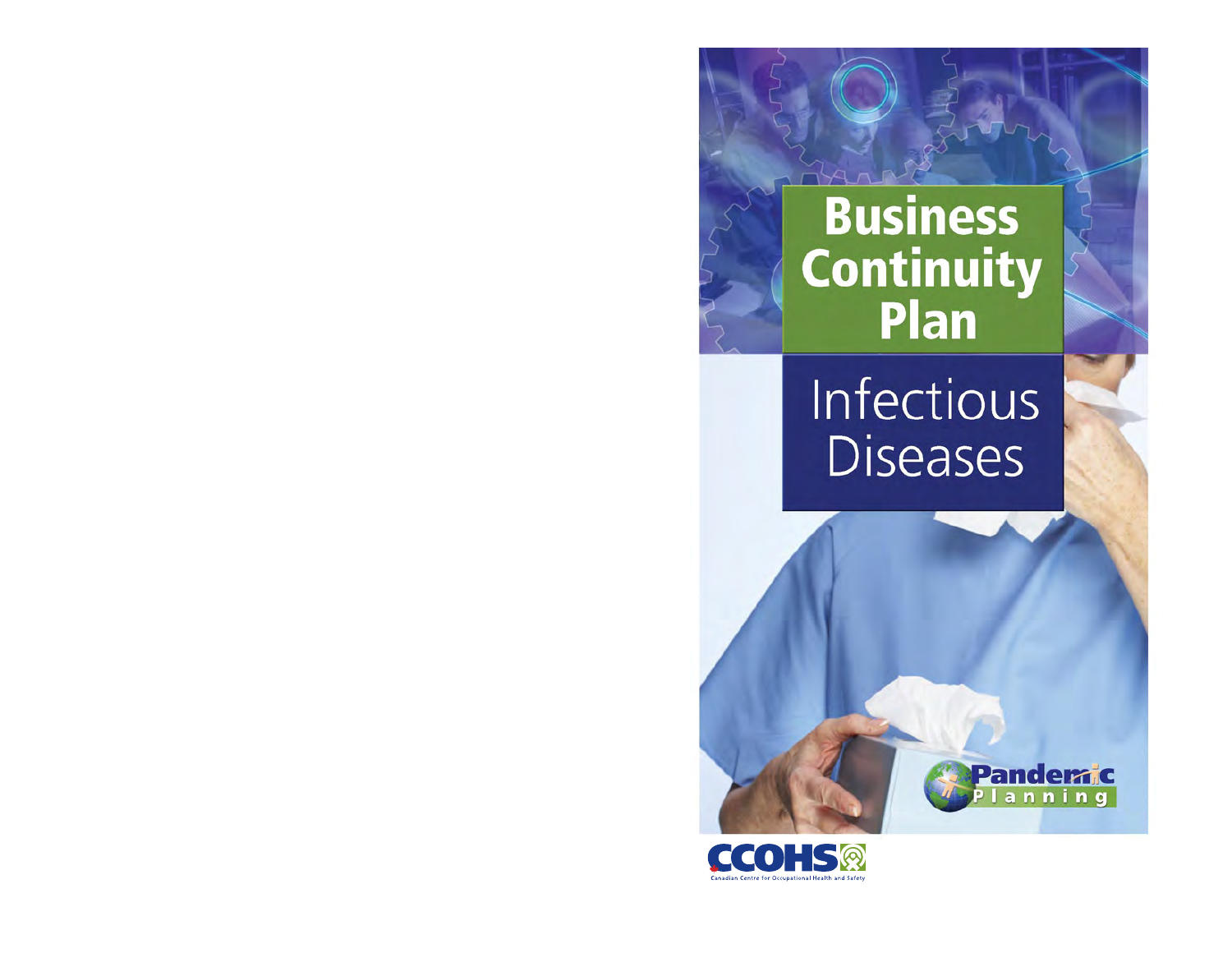

#### **Contents**

| Is a plan for an infectious disease different than  1<br>regular business resumption plan?                                |
|---------------------------------------------------------------------------------------------------------------------------|
|                                                                                                                           |
| If there is a pandemic flu, how many people will  2<br>be off work?                                                       |
| What are some effects of a pandemic on a business? 4                                                                      |
|                                                                                                                           |
|                                                                                                                           |
| What steps are needed for a business continuity plan? 6                                                                   |
| 1. Develop a clearly defined and documented policy7                                                                       |
|                                                                                                                           |
|                                                                                                                           |
|                                                                                                                           |
| What are some examples of business continuity 8<br>measures for a pandemic flu or other infectious<br>disease situations? |
| What else can a workplace do in the event of  12<br>a pandemic flu?                                                       |

CCOHS

# **What is a business continuity plan?**

It is a plan that describes how an organization will continue to function during or after some kind of emergency, disaster or event. It involves planning how your key services or products can be continued, and the recovery of key business and systems.

Please remember... each business and operation is unique – the topics listed in this document are some basic suggestions. You will need to create a specific plan that best suits your business and operational needs.

This document focuses on creating a business plan for infectious diseases such as SARS or a pandemic flu. It is intended for non-health care organizations. Health care organizations, as well as other first response agencies (e.g., police, emergency, first aid, ambulance) will require much more rigorous emergency steps, infection control measures, and workforce plans.

# **Is a plan for an infectious disease different than a regular business resumption plan?**

In some ways, yes. Traditionally, most business continuity plans focus on what will happen if the building, equipment, products or services are damaged in some way. The plans also tend to assume that people will be able to return to the building, or begin rebuilding, almost immediately after the event (such as after a fire or storm, or if there is a utility shortage (hydro, gas, etc)).

However, if there is a serious infectious disease outbreak, such as a pan demic flu, you must plan for the employees being unable to report to work (not damage to the building). In addition, during a pandemic, businesses, social organizations or schools may be required to take unique measures to help slow the spread of the illness including being closed by order of the medical officer of health or public health officials. Other public health measures may include limiting or canceling social and public gatherings, stopping public transportation, requiring quarantines, etc.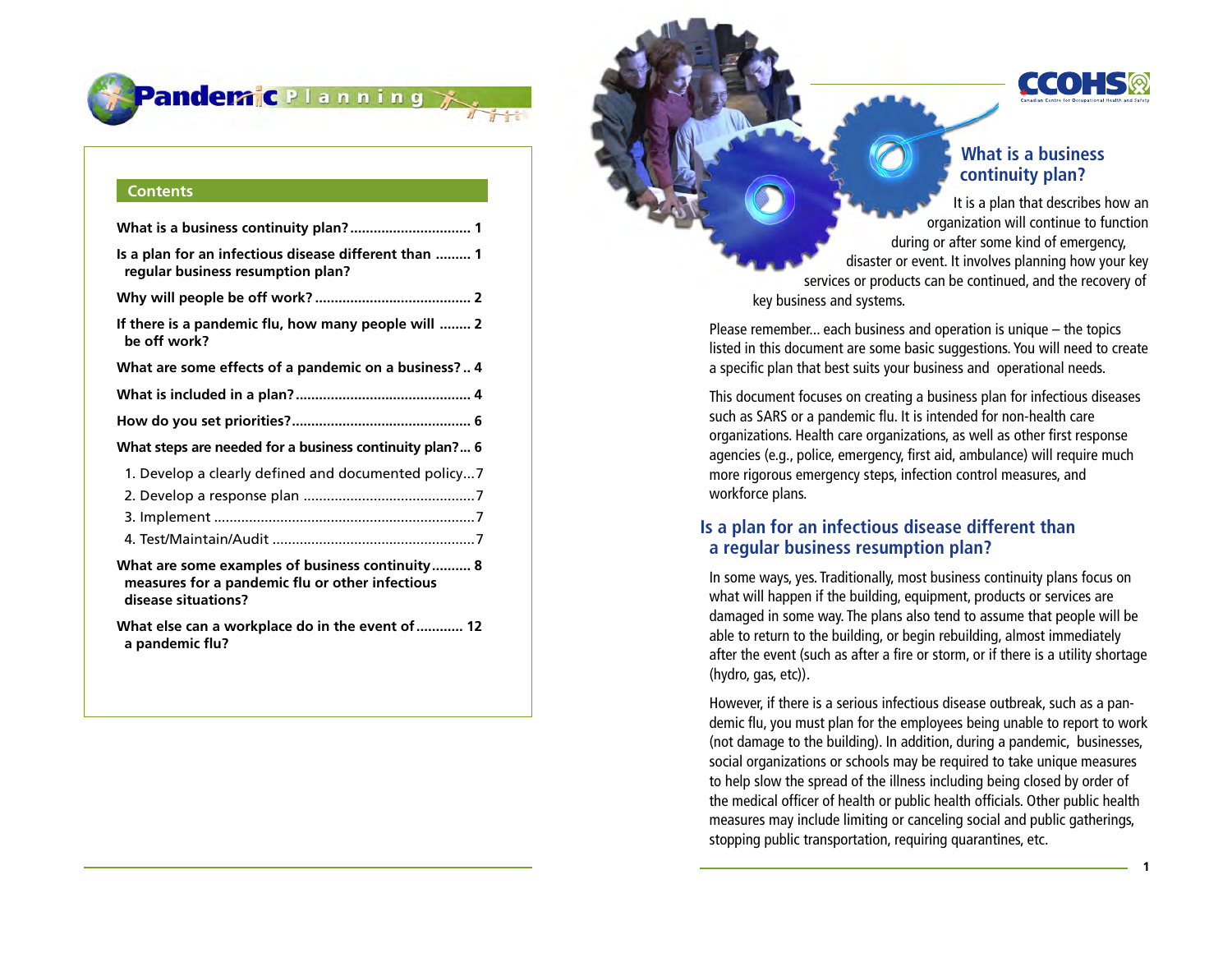



In addition, recovery from these situations may not be able to start immediately. It is important to be sure that your core business activities can be maintained for several weeks or months with limited staff. You will need to be prepared to resume your business in a planned way.

# **Why will people be off work?**

The reasons will include the person:



- being sick or quarantined (suspected, actual, or post-infectious cases)
- fulfilling volunteer roles in the community, including helping with emergency services
- caring for school aged children (if sick, or in the event schools are closed), or other family members
- preferring to remain at home, or under mandatory order by public health
- avoiding of public spaces, including gatherings, and avoidance of public transportation

In a worst case scenario, they may have died or be on long-term disability.

### **If there is a pandemic flu, how many people will be off work?**

It is impossible to determine with certainty – estimates vary because no one will know for sure how ill the new virus will make people, and how fast it will spread, or how many people will not go to work until it happens.

However, estimates range from:

- 25-30% of the general workforce for a time period of 1 to 3 weeks (estimate by the Canadian Manufacturers & Exporters Association)
- up to 50% for 2 weeks periods at the height of a severe wave (and lower for the 2 weeks before and after) (Ministry of Health, New Zealand)

**[The Public Health Agency of Canada \(PHAC\)](http://www.phac-aspc.gc.ca/cpip-pclcpi/s02-eng.php#24)** states that: "during an outbreak in a specific area, it would be appropriate for employers to plan for a total workplace absenteeism rate of between 20% and 25% during the peak two-week period with lower rates in the preceding and subsequent weeks. This contrasts with average total absenteeism in a normal winter of 8%." While this estimate is for the health care sector, it is a good estimate for every business to work from.

It is important to know that the pandemic is expected to come in 2 or 3 waves about 3 to 9 months separating each outbreak. Each wave is expected to last approximately 6 to 8 weeks. A pandemic may last in these cycles for up to two years.

The Public Health Agency of Canada also warns that, based on trends from past pandemic flus, there may be a higher that average number of illness and deaths in age groups different than what we typically see during annual flu seasons (for example, the 1918 pandemic flu resulted in more illnesses among people under 65 and in particular people aged 20 to 40 - unlike a "typical" flu that affects the very young and very old). If this historic pattern re-emerges, a large proportion of the workforce could be affected. Based on their model, an estimated 4.5 to 10.6 million Canadians would become clinically ill such that they would be unable to attend work or other activities for at least a half a day.

More information is available from PHAC's "**[The Canadian Pandemic](http://www.phac-aspc.gc.ca/cpip-pclcpi/s02_e.html)  [Influenza Plan for the Health Sector](http://www.phac-aspc.gc.ca/cpip-pclcpi/s02_e.html)**"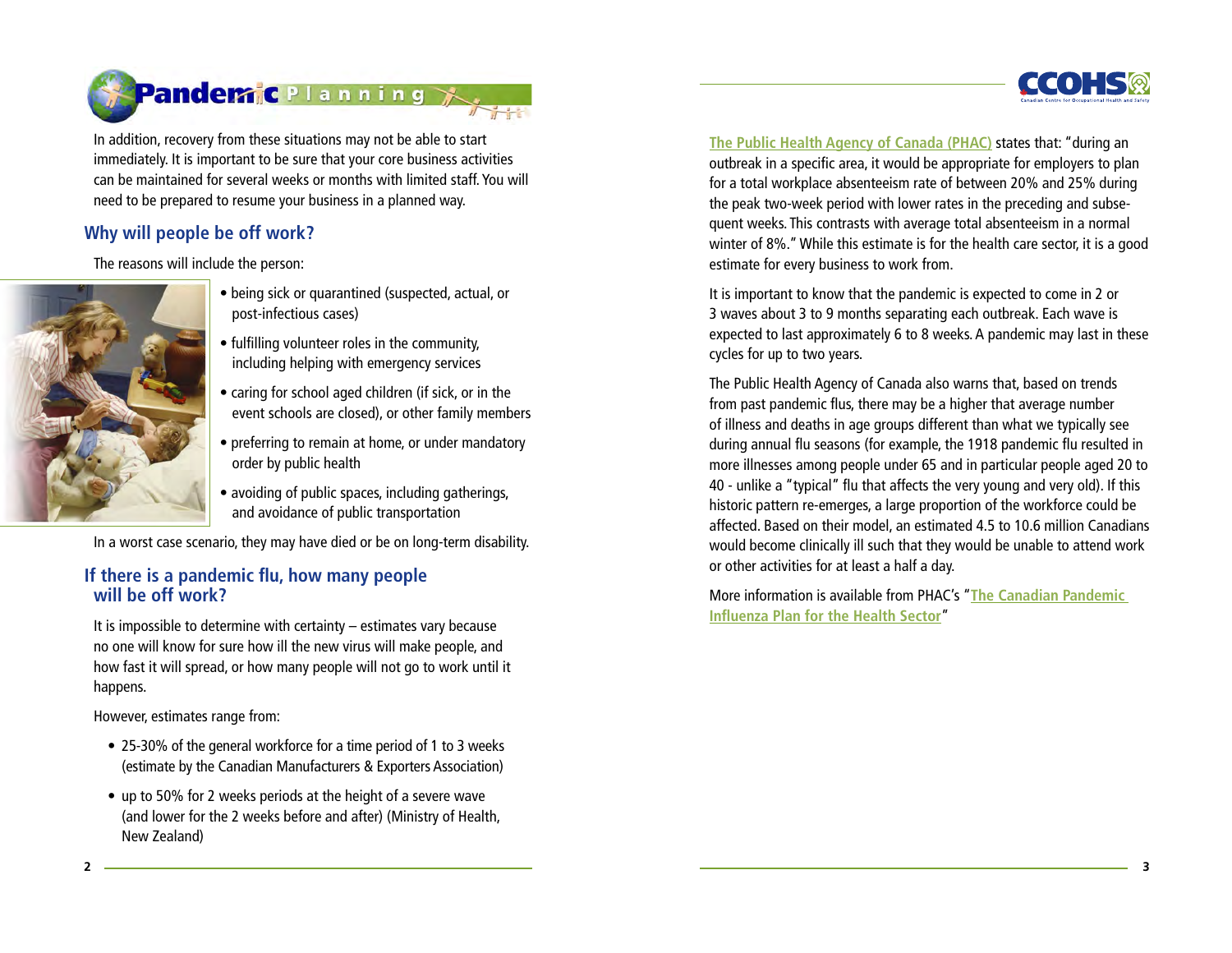



**What are some effects of a pandemic on a business?**  Possible effects on business from a pandemic event can include:



- reduced labour supply, including your regular employees or availability of subcontractors or temporary employees
- customer orders (cancelled or not filled)
- interruption in getting supplies or materials (especially if imported by air or land, including goods that go through international borders and customs),
- change in demands (for example: increased internet use, decreased tourism/travel)
- reduction or restrictions on public meetings or gatherings (including sports, clubs, theatre, community centres, restaurants, religious gatherings, etc)
- restrictions on travel (regional, national or international)
- reduced availability of health care or home care services
- in more extreme situations, possible disruptions in other services such as telecommunications, financial/banking, water, power (hydro), gasoline/fuels, medicine, or the food supply

# **What is included in a plan?**

How detailed your plan should be will depend on the type of business, how complex your organization is, and its size.

Essentially, you need to take a look at what is critical to your business. Determine h ow emergencies or events will impact your business. Remember to look at all aspects – for example, personnel, systems, site, supplies, transportation, utilities, etc.

#### Common areas to examine include:

| Area                                  | <b>Action</b>                                                                                                                                                                                                                                  |
|---------------------------------------|------------------------------------------------------------------------------------------------------------------------------------------------------------------------------------------------------------------------------------------------|
| Personnel                             | Identify and train "back ups" for essential (or all) functions,<br>Plan for possible requirements for overtime from staff that<br>are available.                                                                                               |
| Equipment                             | What is essential? Do you need new equipment? Do you need<br>duplicate or "back up" equipment?                                                                                                                                                 |
| Availability of assets                | Ensure that you have access to equipment, facilities, utilities,<br>computers, machinery or equipment, tools, vehicles, communi-<br>cation equipment on-site or off-site. Includes ability to access<br>systems from remote or home locations. |
| Availability of other<br>"back ups"   | Plan for other items. These needs could range from paper and/<br>or electronic media, equipment (including off site facilities or<br>storage), security, power generation, etc.                                                                |
| <b>Business</b><br><b>Commitments</b> | Research possible contractual or legal implications for level of<br>services or arran gements for non-performance of business<br>agreements, etc.                                                                                              |
| "Chain of command"                    | Ensure everyone knows who is next in line for management/<br>decision makers should someone not be available. The<br>alternates must be trained to fulfill their roles in the plan.                                                            |
| Accounting                            | Ensur e continued payroll, finances, acconting systems.                                                                                                                                                                                        |
| Contact list for<br>emergencies       | Maintain an up-to-date contact list for your staff, and your<br>clients.                                                                                                                                                                       |

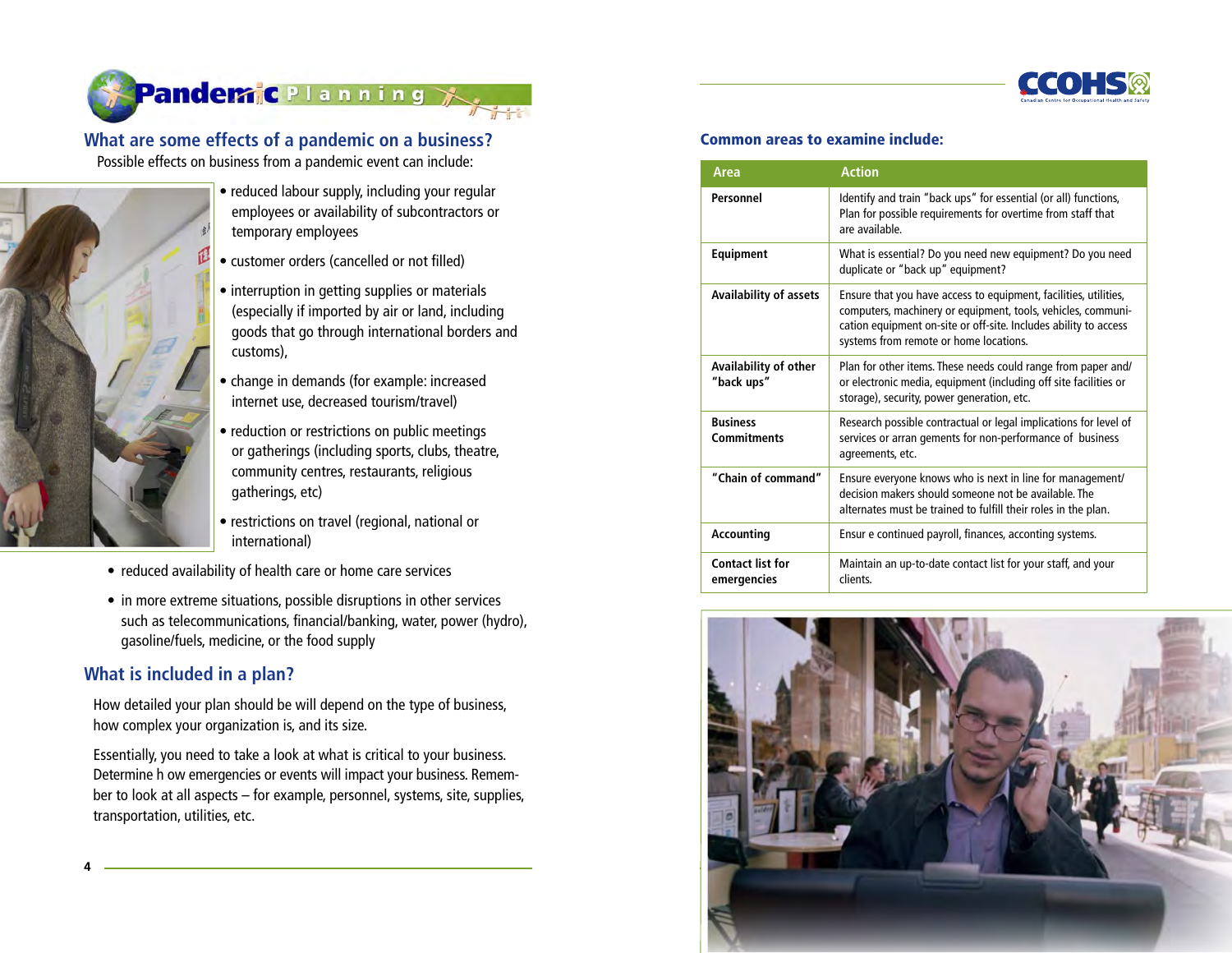



## **How do you set priorities?**

In general, when creating a business continuity plan, you must look at what is critical and how the loss of this critical element will affect your business. The "item" that is critical can be any thing or any one: personnel, systems, site, access to systems or the site, etc.

It is essential to completely understand your business:

- 1. Identify critical processes, operations, and functions.
- 2. Identify key internal and external "dependencies" those things, people or other business you rely on.
- 3. Identify what else can affect your business.

How detailed or extensive your business plan is will depend on what priorities you decide upon. There may be some areas where you must maintain a fully operating back-up system, while other aspects may not be critical. Elements of a **[risk assessment](http://www.ccohs.ca/oshanswers/hsprograms/risk_assessment.html)** process may also be helpful.

#### **What steps are needed for a business continuity plan?**

Once you have decided what elements of your business are critical and what the possible situations may be and the consequence of the loss of this critical element, you can develop plans to work around these situations.

**Decide on your strategy** — determine what your goals are for recovery or continuance of the business. What must be done in the short-term vs. long-term? Decide how you will overcome obstacles (contractors, facilities, on-site vs. off-site, etc). For pandemic planning, it is also a good idea to choose flexible solutions that cover a wide range of events as the true impact of the pandemic will not be known until it happens. Since the pandemic will arrive in waves, you may also need to plan for both smaller and larger absenteeism rates.

#### **1. Develop a clearly defined and documented policy.**

| <b>Plan for the situation</b>                                                                                                                                                                                                                                                                                                                                 | <b>Action</b>                                             |
|---------------------------------------------------------------------------------------------------------------------------------------------------------------------------------------------------------------------------------------------------------------------------------------------------------------------------------------------------------------|-----------------------------------------------------------|
| Establish a pandemic management team. It is important to know<br>ahead of time who will do what, and who will be the leader/<br>commander.                                                                                                                                                                                                                    | $\bigcirc$ Yes $\bigcirc$ No<br>$\bigcirc$ Not applicable |
| Appoint an "influenza manager" who can co-ordinate prevention<br>efforts, keep track of staff and who is available to come to work,<br>and he/she may be the person who is trained to determine the<br>health status of employees (This person can assess if staff showing<br>signs of coming down with the flu and when the employee should<br>be sent home) | $\bigcirc$ Yes $\bigcirc$ No<br>$\bigcirc$ Not applicable |
| Prepare for, and have training, in crisis communications and/or                                                                                                                                                                                                                                                                                               | $\bigcirc$ Yes $\bigcirc$ No                              |
| media relations                                                                                                                                                                                                                                                                                                                                               | $\bigcirc$ Not applicable                                 |
| Establish what your needs will be including contracts, level of                                                                                                                                                                                                                                                                                               | $\bigcirc$ Yes $\bigcirc$ No                              |
| service agreements, etc                                                                                                                                                                                                                                                                                                                                       | $\bigcirc$ Not applicable                                 |
| Cross train employees to help ensure essential                                                                                                                                                                                                                                                                                                                | $\bigcirc$ Yes $\bigcirc$ No                              |
| functions can continue.                                                                                                                                                                                                                                                                                                                                       | $\bigcirc$ Not applicable                                 |

More information about emergency planning in general is available in **[OSH Answers](http://www.ccohs.ca/oshanswers/hsprograms/planning.html)**.

- **2. Develop a response plan.** Write down what needs to be done and the resources that are required to implement the plan.
- **3. Implement.** Circulate the plan, get feedback, and make sure that all employees know about the plan (education/awareness). Conduct any necessary training, especially for back up positions and for implementing the plan itself.
- **4. Test/Maintain/Audit.** Try "desk top" or practice exercises. Allow back-up personnel to run the operations for a period of time. Make sure that there is ongoing review and testing of the plan, at least annually or more often if some aspect of the business changes.

You will also need to decide at what point your pandemic business plan will be "put into action".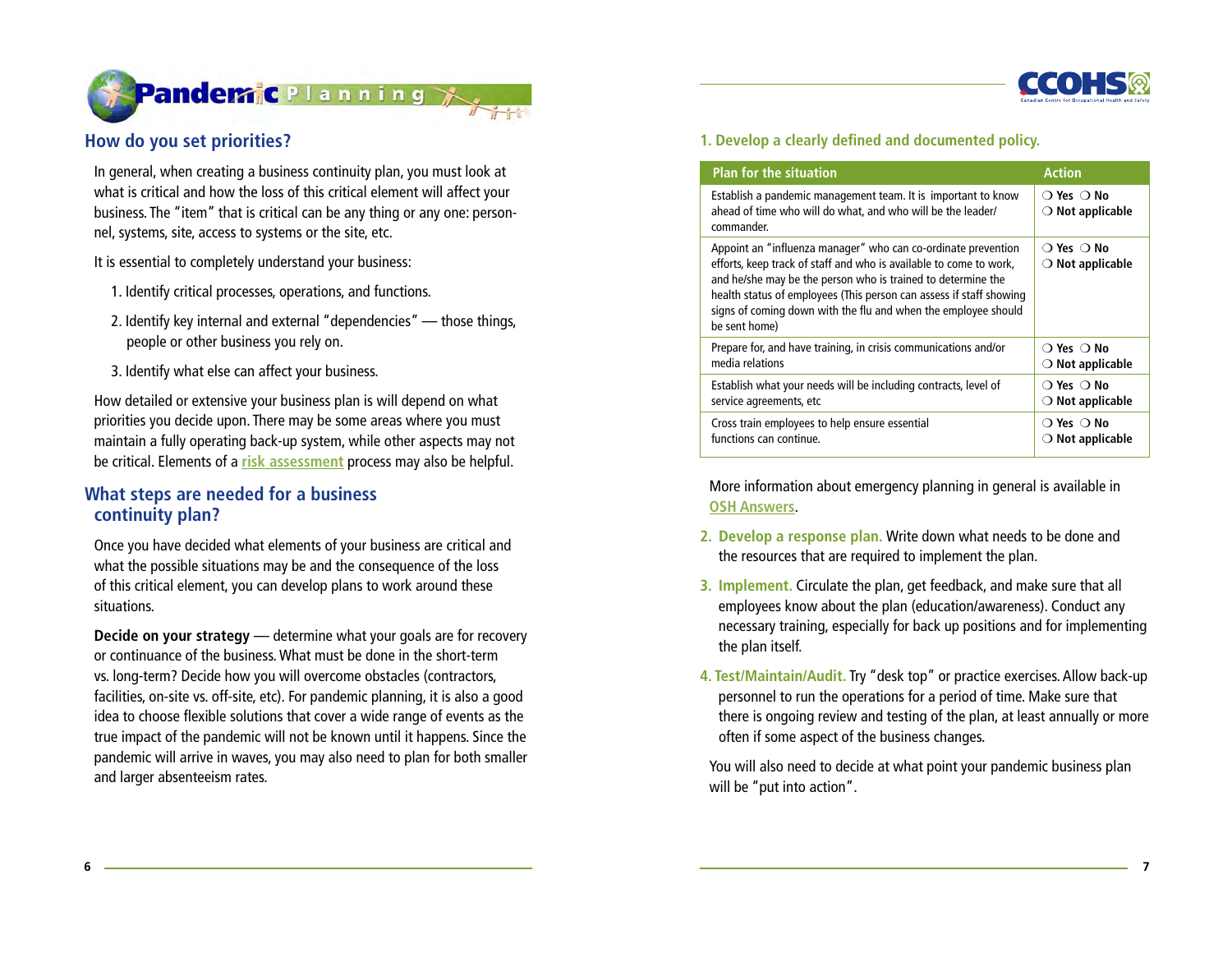



#### **What are some examples of business continuity measures for a pandemic flu or other infectious disease situations?**

#### Investigate:

| Area                                               | <b>Options</b>                                                                                                                                                                                                                                                                                                                                                                  | <b>Action</b>                                             |  |  |  |  |
|----------------------------------------------------|---------------------------------------------------------------------------------------------------------------------------------------------------------------------------------------------------------------------------------------------------------------------------------------------------------------------------------------------------------------------------------|-----------------------------------------------------------|--|--|--|--|
| <b>Flexible Work</b><br><b>Options</b>             | when people cannot report to work but can<br>work from home. Set up the infrastructure to<br>handle people to work at home teleworking<br>but to continue job duties via the internet or<br>telephone                                                                                                                                                                           | $\bigcirc$ Yes $\bigcirc$ No<br>$\bigcirc$ Not applicable |  |  |  |  |
|                                                    | <b>Responsibility:</b>                                                                                                                                                                                                                                                                                                                                                          |                                                           |  |  |  |  |
|                                                    | Sequestering certain or essential staff                                                                                                                                                                                                                                                                                                                                         | $\bigcirc$ Yes $\bigcirc$ No<br>$\bigcirc$ Not applicable |  |  |  |  |
|                                                    | Responsibility:                                                                                                                                                                                                                                                                                                                                                                 |                                                           |  |  |  |  |
| <b>Alternative Staffing</b><br><b>Arrangements</b> | Postpone face-to-face meetings, and<br>unnecessary travel. Try telephone or<br>videoconferences instead.                                                                                                                                                                                                                                                                        | $\bigcirc$ Yes $\bigcirc$ No<br>$\bigcirc$ Not applicable |  |  |  |  |
|                                                    | Responsibility:                                                                                                                                                                                                                                                                                                                                                                 |                                                           |  |  |  |  |
|                                                    | Increase the distance between the customer<br>and the staff member by installing a protec-<br>tive barrier (e.g., a window). These barriers<br>may be acrylic or glass may provide useful<br>protection for people such as front counter<br>staff or public transport drivers, whose duties<br>require them to have frequent face-to-face<br>contact with members of the public | $\bigcirc$ Yes $\bigcirc$ No<br>$\bigcirc$ Not applicable |  |  |  |  |
|                                                    | Responsibility:                                                                                                                                                                                                                                                                                                                                                                 |                                                           |  |  |  |  |
|                                                    |                                                                                                                                                                                                                                                                                                                                                                                 |                                                           |  |  |  |  |

|                                                    | What are some examples of business continuity measures                                                                                                                                                                                                                                                                                                                                              |                                                                                        |  |
|----------------------------------------------------|-----------------------------------------------------------------------------------------------------------------------------------------------------------------------------------------------------------------------------------------------------------------------------------------------------------------------------------------------------------------------------------------------------|----------------------------------------------------------------------------------------|--|
| <b>Investigate:</b>                                | for a pandemic flu or other infectious disease situations?<br>Remember to plan for how your business will adapt when other<br>organizations and the community that you rely upon are also in the<br>same situation. Remember, it is estimated that absentee rates may be<br>as high as 50% with little outside resources available as a back-up<br>(volunteers, contractors, temporary labour, etc) |                                                                                        |  |
| Area                                               | <b>Options</b>                                                                                                                                                                                                                                                                                                                                                                                      | <b>Action</b>                                                                          |  |
| <b>Flexible Work</b><br><b>Options</b>             | when people cannot report to work but can<br>work from home. Set up the infrastructure to<br>handle people to work at home teleworking<br>but to continue job duties via the internet or<br>telephone<br><b>Responsibility:</b>                                                                                                                                                                     | $\bigcirc$ Yes $\bigcirc$ No<br>$\bigcirc$ Not applicable                              |  |
|                                                    | Sequestering certain or essential staff                                                                                                                                                                                                                                                                                                                                                             | $\bigcirc$ Yes $\bigcirc$ No                                                           |  |
| <b>Alternative Staffing</b><br><b>Arrangements</b> | <b>Responsibility:</b><br>Postpone face-to-face meetings, and<br>unnecessary travel. Try telephone or<br>videoconferences instead.                                                                                                                                                                                                                                                                  | $\bigcirc$ Not applicable<br>$\bigcirc$ Yes $\bigcirc$ No<br>$\bigcirc$ Not applicable |  |
|                                                    | <b>Responsibility:</b>                                                                                                                                                                                                                                                                                                                                                                              |                                                                                        |  |
|                                                    | Increase the distance between the customer<br>and the staff member by installing a protec-<br>tive barrier (e.g., a window). These barriers<br>may be acrylic or glass may provide useful                                                                                                                                                                                                           | $\bigcirc$ Yes $\bigcirc$ No<br>$\bigcirc$ Not applicable                              |  |
|                                                    | protection for people such as front counter                                                                                                                                                                                                                                                                                                                                                         |                                                                                        |  |
|                                                    | staff or public transport drivers, whose duties<br>require them to have frequent face-to-face<br>contact with members of the public                                                                                                                                                                                                                                                                 |                                                                                        |  |
|                                                    | <b>Responsibility:</b>                                                                                                                                                                                                                                                                                                                                                                              |                                                                                        |  |
|                                                    |                                                                                                                                                                                                                                                                                                                                                                                                     |                                                                                        |  |
|                                                    |                                                                                                                                                                                                                                                                                                                                                                                                     |                                                                                        |  |
|                                                    |                                                                                                                                                                                                                                                                                                                                                                                                     |                                                                                        |  |
| 8                                                  |                                                                                                                                                                                                                                                                                                                                                                                                     |                                                                                        |  |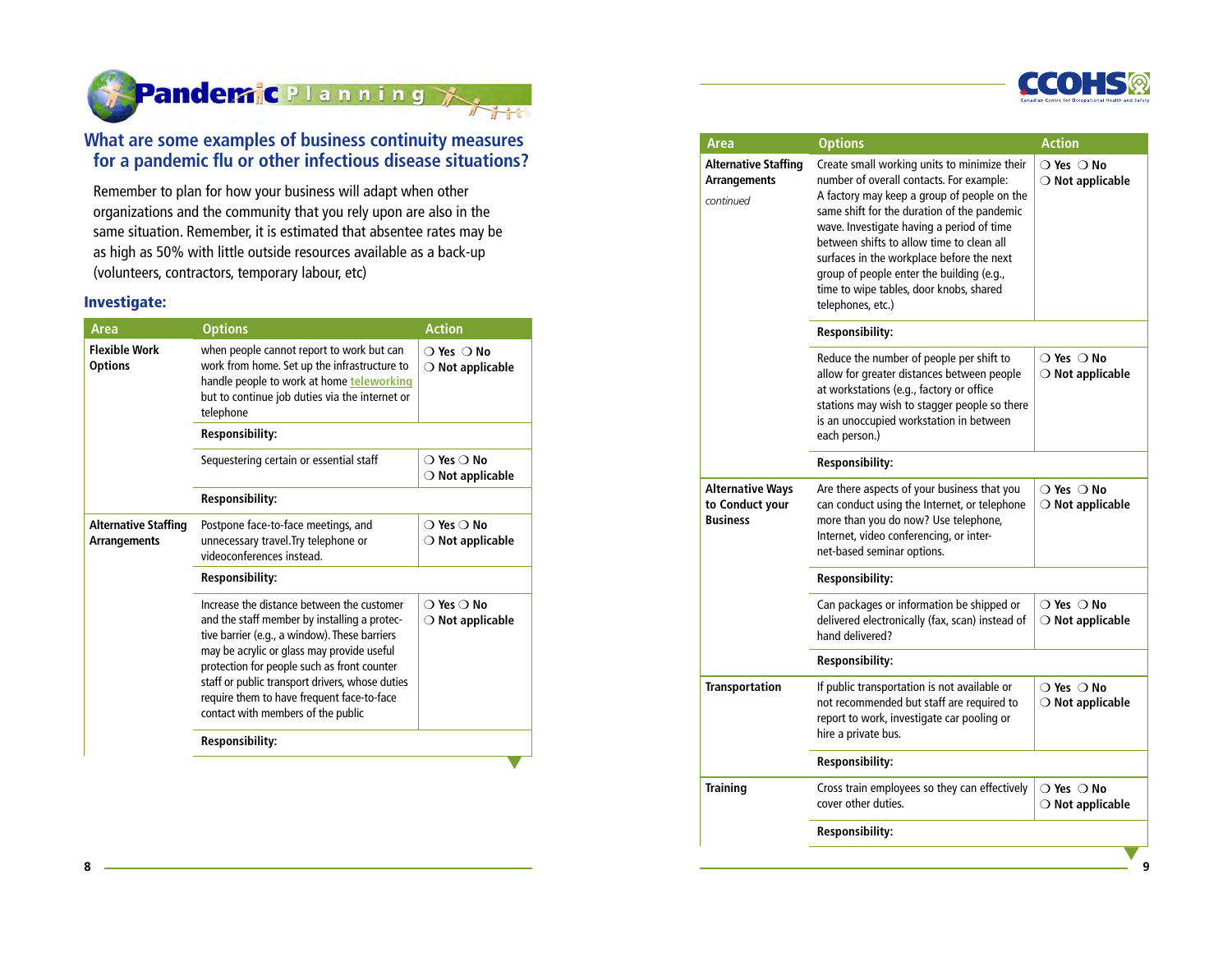

| Pandemic Planning |  |  |  |  |
|-------------------|--|--|--|--|
|                   |  |  |  |  |

| Area                     | <b>Options</b>                                                                                                                                                                                                                                                              | <b>Action</b>                                             |  |  |  |  |  |  |
|--------------------------|-----------------------------------------------------------------------------------------------------------------------------------------------------------------------------------------------------------------------------------------------------------------------------|-----------------------------------------------------------|--|--|--|--|--|--|
| Training<br>continued    | Provide training in effective personal<br>hygiene (including handwashing.)                                                                                                                                                                                                  | $\bigcirc$ Yes $\bigcirc$ No<br>$\bigcirc$ Not applicable |  |  |  |  |  |  |
|                          | <b>Responsibility:</b>                                                                                                                                                                                                                                                      |                                                           |  |  |  |  |  |  |
|                          | Provide supplies for handwashing and<br>personal hygiene.                                                                                                                                                                                                                   | $\bigcirc$ Yes $\bigcirc$ No<br>$\bigcirc$ Not applicable |  |  |  |  |  |  |
|                          | <b>Responsibility:</b>                                                                                                                                                                                                                                                      |                                                           |  |  |  |  |  |  |
| Human Resource<br>Issues | Communicate the importance of employees<br>staying home if they Issues think they are<br>ill, or if they are ill. Allow enough time for<br>people to recover completely and return to<br>work healthy.                                                                      | $\bigcirc$ Yes $\bigcirc$ No<br>$\bigcirc$ Not applicable |  |  |  |  |  |  |
|                          | Responsibility:                                                                                                                                                                                                                                                             |                                                           |  |  |  |  |  |  |
|                          | Update sick leaves and family medical leaves.<br>Make sure employees know exactly what<br>your policies are for sick leaves or family care<br>leaves and issues regarding pay. Communi-<br>cate if the company will be following special<br>rules for a pandemic situation. | $\bigcirc$ Yes $\bigcirc$ No<br>$\bigcirc$ Not applicable |  |  |  |  |  |  |
|                          | <b>Responsibility:</b>                                                                                                                                                                                                                                                      |                                                           |  |  |  |  |  |  |
|                          | Keep an up-to-date list of all employees for<br>communication purposes.                                                                                                                                                                                                     | $\bigcirc$ Yes $\bigcirc$ No<br>$\bigcirc$ Not applicable |  |  |  |  |  |  |
|                          | Responsibility:                                                                                                                                                                                                                                                             |                                                           |  |  |  |  |  |  |
|                          | During the pandemic, track which staff are<br>available to come to work.                                                                                                                                                                                                    | $\bigcirc$ Yes $\bigcirc$ No<br>$\bigcirc$ Not applicable |  |  |  |  |  |  |
|                          | Responsibility:                                                                                                                                                                                                                                                             |                                                           |  |  |  |  |  |  |
|                          | Have a trained "reserve" workforce. Do you<br>have recent retirees that can assist, or can<br>you train a number of individuals willing to<br>serve on a contract basis?                                                                                                    | $\bigcirc$ Yes $\bigcirc$ No<br>$\bigcirc$ Not applicable |  |  |  |  |  |  |
|                          | <b>Responsibility:</b>                                                                                                                                                                                                                                                      |                                                           |  |  |  |  |  |  |
|                          | Hire the services of an Employee Assistance<br>Program (EAP) or counselling services to<br>deal with stress and grief related issues.                                                                                                                                       | $\bigcirc$ Yes $\bigcirc$ No<br>$\bigcirc$ Not applicable |  |  |  |  |  |  |
|                          | Responsibility:                                                                                                                                                                                                                                                             |                                                           |  |  |  |  |  |  |
|                          |                                                                                                                                                                                                                                                                             |                                                           |  |  |  |  |  |  |

| <b>Human Resource</b><br>Be aware of health and safety, employment<br>$\bigcirc$ Yes $\bigcirc$ No<br>or compensation legislation, and any emer-<br>$\bigcirc$ Not applicable<br><b>Issues</b><br>gency measures acts, and how it may apply<br>continued<br>in a pandemic situation to your business.<br><b>Responsibility:</b><br>Document guidelines for what, how, who<br>$\bigcirc$ Yes $\bigcirc$ No<br><b>Management</b><br>and when business decisions are made -<br><b>Issues</b><br>$\bigcirc$ Not applicable<br>remember, the pandemic can affect anyone.<br>Responsibility:<br>Be prepared to make decisions about when<br>$\bigcirc$ Yes $\bigcirc$ No<br>to stay open, when to close to visitors, or<br>$\bigcirc$ Not applicable<br>when to close your business completely.<br><b>Responsibility:</b><br>Be sure you have planned that core business<br>$\bigcirc$ Yes $\bigcirc$ No<br>activities can be sustained over several<br>$\bigcirc$ Not applicable<br>months. Remember that recovery may not<br>be able to start immediately as it would in a<br>localized short-term event.<br><b>Responsibility:</b><br>Make sure that everyone knows their roles<br>$\bigcirc$ Yes $\bigcirc$ No<br>- managers, employees, union, health and<br>$\bigcirc$ Not applicable<br>safety committees, influenza manager, etc.<br>to avoid confusion.<br><b>Responsibility:</b><br>Security - Do you need to keep your building<br>$\bigcirc$ Yes $\bigcirc$ No<br>secure if staff are not present? You may be<br>$\bigcirc$ Not applicable<br>able to coordinate some of these functions<br>with other local businesses in your building,<br>area or industrial complex. For example,<br>could a group of businesses share the cost<br>of a security firm?<br><b>Responsibility:</b> | <b>Area</b> | <b>Options</b> | <b>Action</b> |  |  |  |  |  |  |
|--------------------------------------------------------------------------------------------------------------------------------------------------------------------------------------------------------------------------------------------------------------------------------------------------------------------------------------------------------------------------------------------------------------------------------------------------------------------------------------------------------------------------------------------------------------------------------------------------------------------------------------------------------------------------------------------------------------------------------------------------------------------------------------------------------------------------------------------------------------------------------------------------------------------------------------------------------------------------------------------------------------------------------------------------------------------------------------------------------------------------------------------------------------------------------------------------------------------------------------------------------------------------------------------------------------------------------------------------------------------------------------------------------------------------------------------------------------------------------------------------------------------------------------------------------------------------------------------------------------------------------------------------------------------------------------------------------------------------------------------------------------------------------------------|-------------|----------------|---------------|--|--|--|--|--|--|
|                                                                                                                                                                                                                                                                                                                                                                                                                                                                                                                                                                                                                                                                                                                                                                                                                                                                                                                                                                                                                                                                                                                                                                                                                                                                                                                                                                                                                                                                                                                                                                                                                                                                                                                                                                                            |             |                |               |  |  |  |  |  |  |
|                                                                                                                                                                                                                                                                                                                                                                                                                                                                                                                                                                                                                                                                                                                                                                                                                                                                                                                                                                                                                                                                                                                                                                                                                                                                                                                                                                                                                                                                                                                                                                                                                                                                                                                                                                                            |             |                |               |  |  |  |  |  |  |
|                                                                                                                                                                                                                                                                                                                                                                                                                                                                                                                                                                                                                                                                                                                                                                                                                                                                                                                                                                                                                                                                                                                                                                                                                                                                                                                                                                                                                                                                                                                                                                                                                                                                                                                                                                                            |             |                |               |  |  |  |  |  |  |
|                                                                                                                                                                                                                                                                                                                                                                                                                                                                                                                                                                                                                                                                                                                                                                                                                                                                                                                                                                                                                                                                                                                                                                                                                                                                                                                                                                                                                                                                                                                                                                                                                                                                                                                                                                                            |             |                |               |  |  |  |  |  |  |
|                                                                                                                                                                                                                                                                                                                                                                                                                                                                                                                                                                                                                                                                                                                                                                                                                                                                                                                                                                                                                                                                                                                                                                                                                                                                                                                                                                                                                                                                                                                                                                                                                                                                                                                                                                                            |             |                |               |  |  |  |  |  |  |
|                                                                                                                                                                                                                                                                                                                                                                                                                                                                                                                                                                                                                                                                                                                                                                                                                                                                                                                                                                                                                                                                                                                                                                                                                                                                                                                                                                                                                                                                                                                                                                                                                                                                                                                                                                                            |             |                |               |  |  |  |  |  |  |
|                                                                                                                                                                                                                                                                                                                                                                                                                                                                                                                                                                                                                                                                                                                                                                                                                                                                                                                                                                                                                                                                                                                                                                                                                                                                                                                                                                                                                                                                                                                                                                                                                                                                                                                                                                                            |             |                |               |  |  |  |  |  |  |
|                                                                                                                                                                                                                                                                                                                                                                                                                                                                                                                                                                                                                                                                                                                                                                                                                                                                                                                                                                                                                                                                                                                                                                                                                                                                                                                                                                                                                                                                                                                                                                                                                                                                                                                                                                                            |             |                |               |  |  |  |  |  |  |
|                                                                                                                                                                                                                                                                                                                                                                                                                                                                                                                                                                                                                                                                                                                                                                                                                                                                                                                                                                                                                                                                                                                                                                                                                                                                                                                                                                                                                                                                                                                                                                                                                                                                                                                                                                                            |             |                |               |  |  |  |  |  |  |
|                                                                                                                                                                                                                                                                                                                                                                                                                                                                                                                                                                                                                                                                                                                                                                                                                                                                                                                                                                                                                                                                                                                                                                                                                                                                                                                                                                                                                                                                                                                                                                                                                                                                                                                                                                                            |             |                |               |  |  |  |  |  |  |
|                                                                                                                                                                                                                                                                                                                                                                                                                                                                                                                                                                                                                                                                                                                                                                                                                                                                                                                                                                                                                                                                                                                                                                                                                                                                                                                                                                                                                                                                                                                                                                                                                                                                                                                                                                                            |             |                |               |  |  |  |  |  |  |
|                                                                                                                                                                                                                                                                                                                                                                                                                                                                                                                                                                                                                                                                                                                                                                                                                                                                                                                                                                                                                                                                                                                                                                                                                                                                                                                                                                                                                                                                                                                                                                                                                                                                                                                                                                                            |             |                |               |  |  |  |  |  |  |